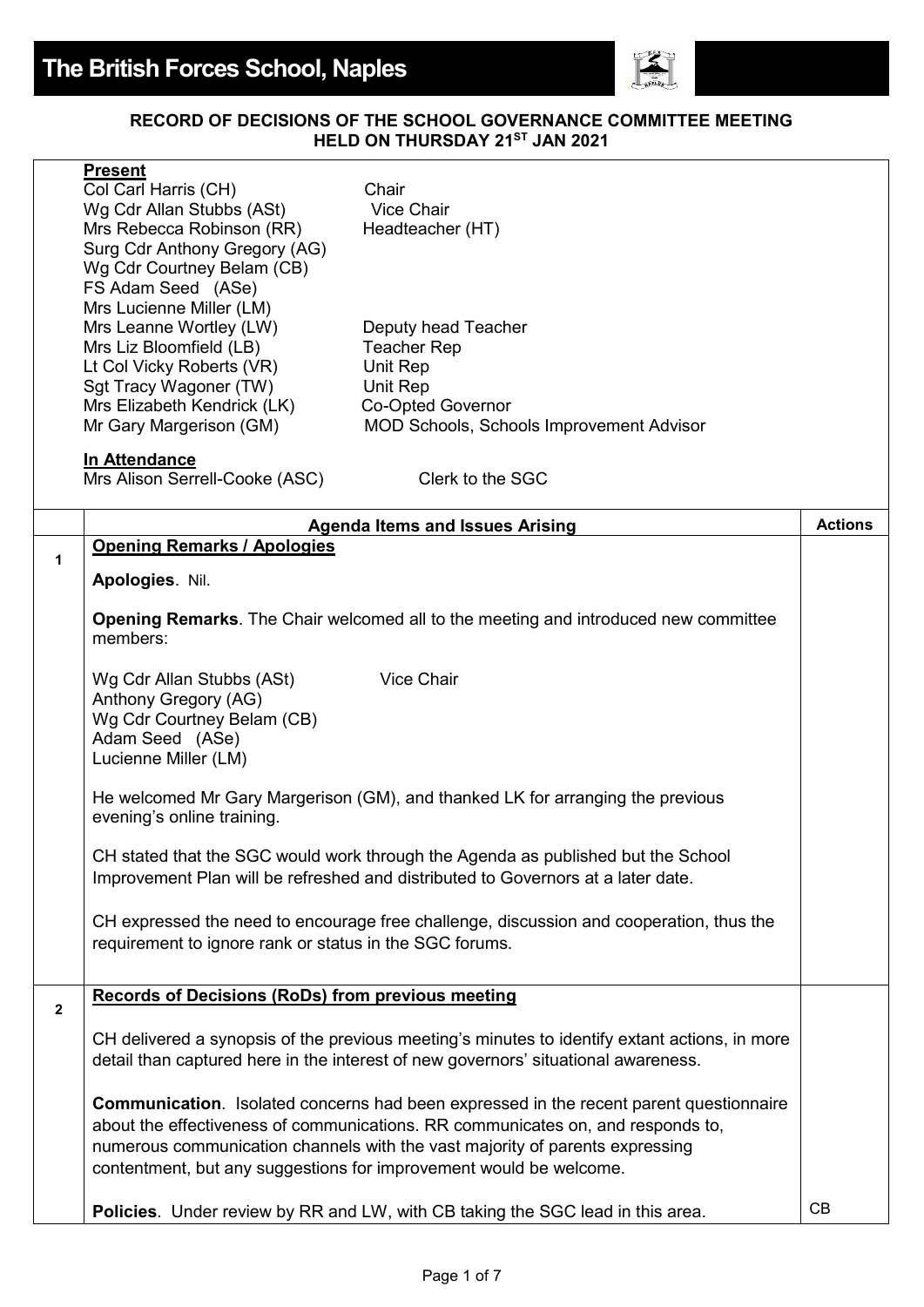|                                          | to overspend the allocated budget by MOD Schools. RR expressed confidence that the<br>school has been provided with all resources necessary.                                                                                                                                                                                                                                                                                                                                                                                                                                                                                                                                                                                                                                                                                                                                                                                                                             |           |
|------------------------------------------|--------------------------------------------------------------------------------------------------------------------------------------------------------------------------------------------------------------------------------------------------------------------------------------------------------------------------------------------------------------------------------------------------------------------------------------------------------------------------------------------------------------------------------------------------------------------------------------------------------------------------------------------------------------------------------------------------------------------------------------------------------------------------------------------------------------------------------------------------------------------------------------------------------------------------------------------------------------------------|-----------|
|                                          | Covid and Home Learning. Parents and staff agree home learning provision is sound, with<br>good feedback having been received from parents in this regard.                                                                                                                                                                                                                                                                                                                                                                                                                                                                                                                                                                                                                                                                                                                                                                                                               |           |
| $\bullet$<br>$\bullet$<br>٠<br>$\bullet$ | HT Report (July 2020)<br>RR spoke about development of a separate Science package and the conduct of a<br>Visionary Day. These efforts were necessarily sacrificed in favour of moving school<br>premises. To be rescheduled.<br>Some activities celebrating pupils' achievements have been reinstated after a small<br>number of parental concerns led to a temporary cessation. No additional adverse<br>comments have been received from parents.<br>School improvement Plan. This was not reviewed by all staff in Sept due to the school<br>moving to the CDC. Detailed points raised for further discussion were:<br>• A consistent approach to the teaching of core subjects.<br>SGC membership.<br>Governor of the month.<br>Governors handbook.<br>TW proposed the ROD's from 8 <sup>th</sup> July 2020 reflected a true and accurate record of the<br>meeting. LK seconded the proposal and all agreed.                                                        | <b>RR</b> |
|                                          | <b>Chairman's Verbal Report</b>                                                                                                                                                                                                                                                                                                                                                                                                                                                                                                                                                                                                                                                                                                                                                                                                                                                                                                                                          |           |
| $\bullet$<br>$\bullet$                   | It had been a very trying period, with no consistency for the school leadership team<br>since September. The buildings the school now occupies offer some stability,<br>notwithstanding the changes imposed upon the school by the COVID environment<br>and Italian decrees. This is being managed well by the school and, when necessary,<br>provision for home learning and remote working is sound.<br>Staff departures. Sophie Corbett has left on maternity leave and is not returning.<br>Nicola Homer is now on maternity leave. Jodie McGregor left, and Alison Serrell-<br>Cooke has replaced her. New teachers joining the team are Charlotte Coole and<br>Lizzie Grimes (yet to arrive).<br>There has been much discussion regarding whether the British community can adopt<br>a flexible approach to the application of Italian decrees where they relate to partial or<br>complete school closures (following a US model adopted at Gricignano). Questions |           |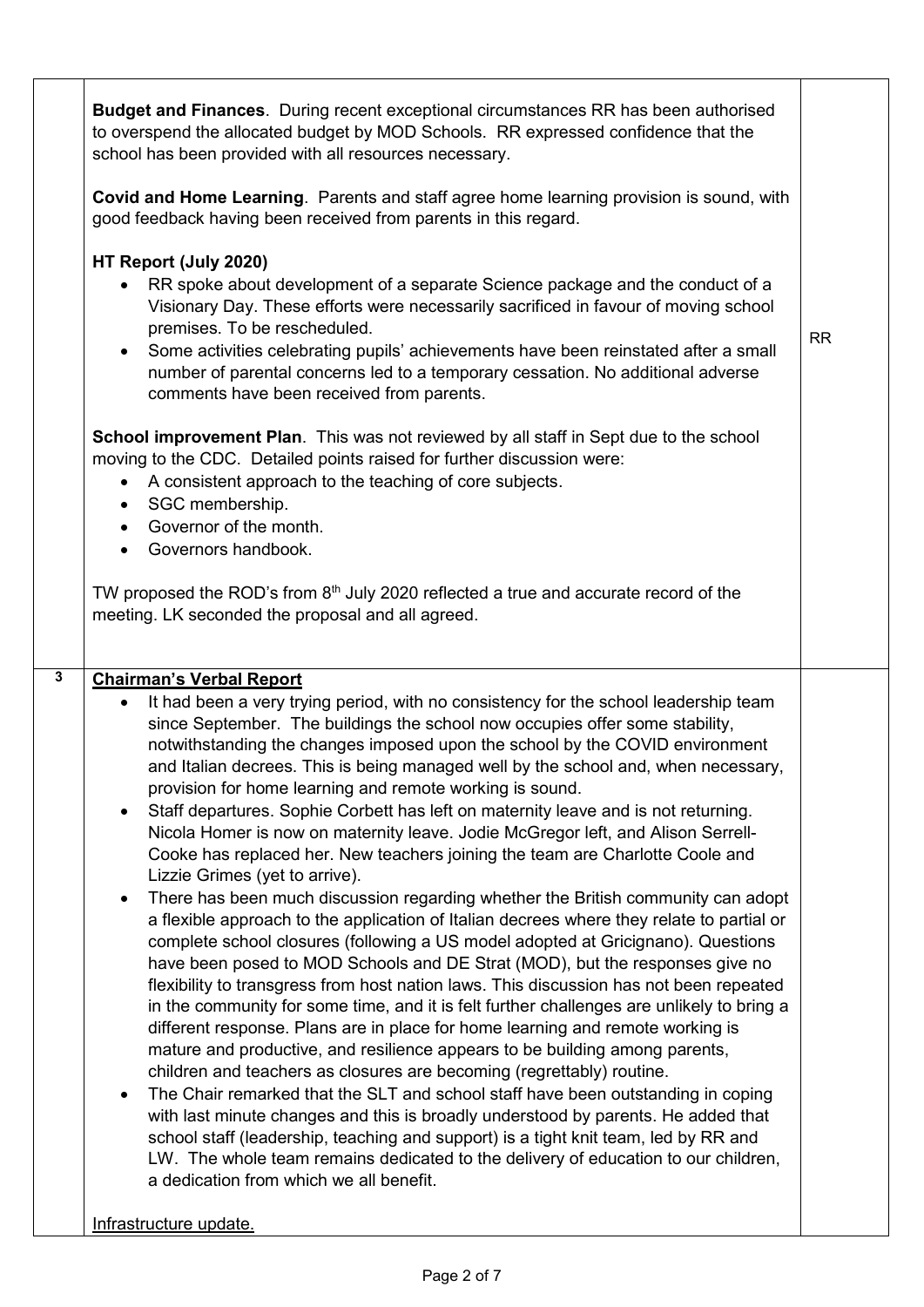|                         | Indications from MOD and Ministerial correspondence are a top level budget-holder<br>$\bullet$<br>(TLB) will be identified by 1 <sup>st</sup> March 2021. Once a plan for the long-term provision of<br>the school is devised and accepted it is very likely to take a protracted time to deliver<br>(a matter of years, not months).<br>• Once the lease for Villa Victoria has been re-signed, conditions will be set for the<br>fitting of an external staircase thereby meeting required mitigations in the Fire Risk<br>Assessment and permitting use of the first floor of the building. This will provide more<br>space for PPA, staff breaks and offices, and therefore liberate some space for<br>teaching and interventions. This appears to be imminent. |              |
|-------------------------|---------------------------------------------------------------------------------------------------------------------------------------------------------------------------------------------------------------------------------------------------------------------------------------------------------------------------------------------------------------------------------------------------------------------------------------------------------------------------------------------------------------------------------------------------------------------------------------------------------------------------------------------------------------------------------------------------------------------------------------------------------------------|--------------|
| $\overline{\mathbf{4}}$ | <b>Head Teacher's Report</b>                                                                                                                                                                                                                                                                                                                                                                                                                                                                                                                                                                                                                                                                                                                                        |              |
|                         | SIP. RR recounted the challenges faced in the preceding terms, including infrastructure,<br>location changes, COVID and staff shortages created by the complexity of working at<br>reach and across split-sites. Revision of the SIP has been de-prioritised in favour of<br>setting up classrooms (repeatedly) and staff welfare. This will be addressed in this term.                                                                                                                                                                                                                                                                                                                                                                                             | <b>RR</b>    |
|                         | GM said that he had the school improvement plan from the previous year and that<br>٠<br>school improvement had continued in spite of the absence of time to revise the plan for<br>the new year. RR had worked with the SLT and LW to mapping the curriculum, develop<br>a Science Plan and had monitored quality teaching - endeavours in which all staff had<br>participated and which are worthy of praise given the multitude of other pressures.                                                                                                                                                                                                                                                                                                               |              |
|                         | Vision and Values. A new school Vision and set of underpinning Values needs to be<br>٠<br>created; the previous session scheduled to achieve this in collaboration with the SGC<br>had to be rescheduled because of the other pressures already mentioned. This will be<br>arranged to occur prior to the end of the current term.                                                                                                                                                                                                                                                                                                                                                                                                                                  | <b>RR/CH</b> |
|                         | Learning Behaviours. A revised approach to Learning Behaviours will start to be<br>introduced from next half term. There are six in total, with the focus changing each half<br>term. Gen Deakin has been approached to introduce the first at a virtual assembly.                                                                                                                                                                                                                                                                                                                                                                                                                                                                                                  | <b>RR</b>    |
|                         | Curriculum Consistency. There is a lack of consistency in the delivery of core<br>subjects, a topic the SIP will seek to address. The Cornerstones Curriculum has had a<br>positive impact and BFS Naples now has a new two year Curriculum Plan. Performance<br>management, monitoring and evaluation procedures have been improved. Similarly,<br>much progress has been achieved with White Rose Maths. LW stated White Rose was<br>the basis for maths planning, with additional training having been conducted among the<br>staff, policies updated and new packages purchased.                                                                                                                                                                                |              |
|                         | Resilience. LW reported the building of a school Resilience package using 'Jigsaw', with<br>the purchase of the 'Boxall Profile Handbook' to follow. This secondary element relates<br>specifically to the behaviour challenges children face. LW and two LSAs are completing<br>a 10 week WELSA Programme. LW will be the lead on this online training each week.                                                                                                                                                                                                                                                                                                                                                                                                  | LW           |
|                         | VR questioned welfare and resilience-specific training for LSAs. LW stated Mrs Hilton<br>٠<br>had completed a course on mental health. Only 2 staff were registered on the WELSA<br>Programme because of capacity, not funding (a point clarified by GM). Those benefiting<br>from the specific training will share knowledge supervise others, thus won't necessarily<br>be the only personnel to identify the need and conduct relevant interventions.                                                                                                                                                                                                                                                                                                            |              |
|                         | LM questioned the assurance of confidentiality, particularly given the close proximity of<br>living and associations within the UK community. RR responded that confidentially is<br>stressed as a necessity to all staff and is discussed regularly. Any would be dealt with<br>appropriately by RR. LM expressed concern regarding parents being reluctant to                                                                                                                                                                                                                                                                                                                                                                                                     |              |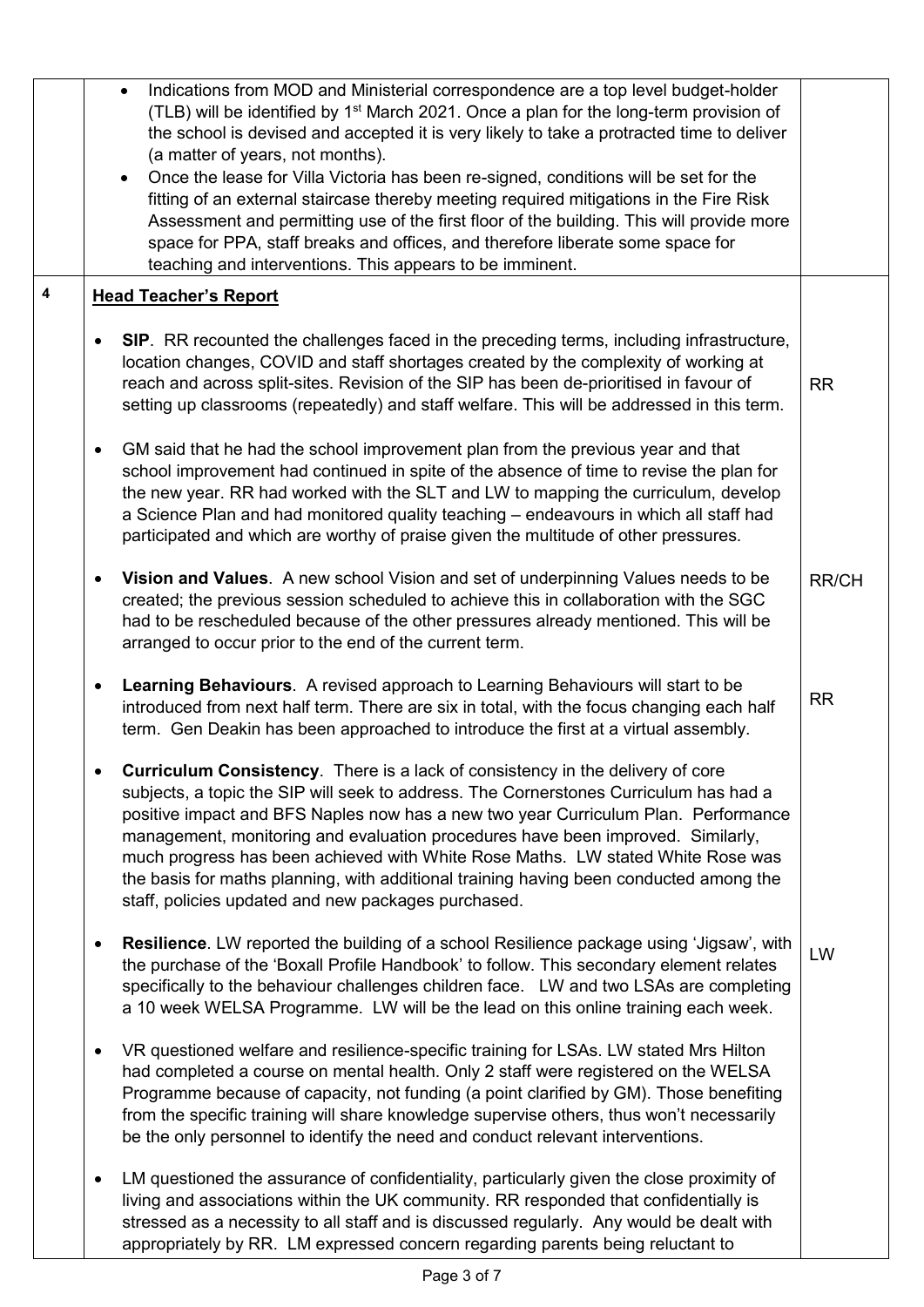| discuss such matters with school staff because for fear of wider discussions taking place<br>outside school. RR agreed to inform the SGC of policies in place to ensure<br>confidentiality and of how teachers and LSAs are informed of, agree to, and are bound<br>by such policies. Whether reassurance is required in the community is to be assessed,<br>and delivered if required.                                                                                                                                                                                                                                             | <b>RR</b>     |
|-------------------------------------------------------------------------------------------------------------------------------------------------------------------------------------------------------------------------------------------------------------------------------------------------------------------------------------------------------------------------------------------------------------------------------------------------------------------------------------------------------------------------------------------------------------------------------------------------------------------------------------|---------------|
| RR met with LM last week to discuss potential resilience work she can do with the<br>$\bullet$<br>children. LM had submitted a bid to the Armed Forces Covernant team and is hopeful of<br>a positive response by March.                                                                                                                                                                                                                                                                                                                                                                                                            | LM            |
| VR had been impressed with online teaching for Lamborghini, particularly the less formal<br>$\bullet$<br>elements to introduce social interaction (quizzes, team work, etc). It was suggested such<br>approaches be used where possible across the age groups within he school.                                                                                                                                                                                                                                                                                                                                                     |               |
| Home learning. Home learning is under constant review and being continuously<br>$\bullet$<br>improved. The Home Learning policy was renewed in January 2021 and will be<br>reviewed each term.                                                                                                                                                                                                                                                                                                                                                                                                                                      | CB            |
| Governor of the Month. RR requested this initiative be revitalised, albeit compromises<br>$\bullet$<br>are required in light of COVID-required limitations on school visits. CB volunteered for<br>February and VR for March.                                                                                                                                                                                                                                                                                                                                                                                                       | CB/VR/<br>All |
| <b>Head Teacher's Report - Questions and Discussion</b>                                                                                                                                                                                                                                                                                                                                                                                                                                                                                                                                                                             |               |
| <b>STEM.</b> ASe opined that attention appears to focus on core subjects and resilience. ASe<br>$\bullet$<br>questioned the presence of STEM knowledge among teachers, and suggested greater<br>exploitation of expertise from the community (military and spouses). The appointment of<br>a STEM Ambassador was suggested (GM mentioned the Falklands Islands school has<br>an excellent STEM programme and agreed this initiative could work and add value).<br>ASe agreed to being the STEM Ambassador.                                                                                                                          | ASe           |
| <b>Curriculum</b> . Curriculum teams and leaders are under review in light of the number of<br>staff changes since September 2020. Among the core subjects of writing, reading, maths<br>and science, staff have identified writing as the subject affected the most during home<br>learning.                                                                                                                                                                                                                                                                                                                                       |               |
| <b>Pupil Progress.</b> Pupil Progress Meetings took place in October in order to identify any<br>$\bullet$<br>individual needs. Intervention plans were put in place but were not able to be fully<br>delivered due to further Covid closures. Pupil Progress Meetings will take place again in<br>the next two weeks in order to further review individual pupil progress and make new<br>plans for individual and group interventions. We will be holding an additional Parent<br>Consultation week next half term to share the results with parents due to such unusual<br>times.                                                |               |
| School Personnel. Charlotte Coole starts next week (w/c 25 Jan 21) and will be a<br>$\bullet$<br>permanent teacher for Alfa Romeo. Siobhan White is covering Ferrari during Nicola<br>Homer's maternity leave. Carla Winter will be leaving in Easter to be replaced by Lizzie<br>Grimes. Katherine Andrews has returned to Lamborghini class. Sophie Corbett has left<br>and the position of EYFS Phase Leader is under review. The SLT may wait until<br>September to refill the post as previous pressures in that area no longer exist and<br>remote assistance is available from Trish Wood (MOD Schools Early Years Advisor). |               |
| CH questioned the continuity of MOD Schools' approval for additional staff while BFS<br>٠<br>Naples operates across a split. GM stated he will request, and strongly recommend,                                                                                                                                                                                                                                                                                                                                                                                                                                                     |               |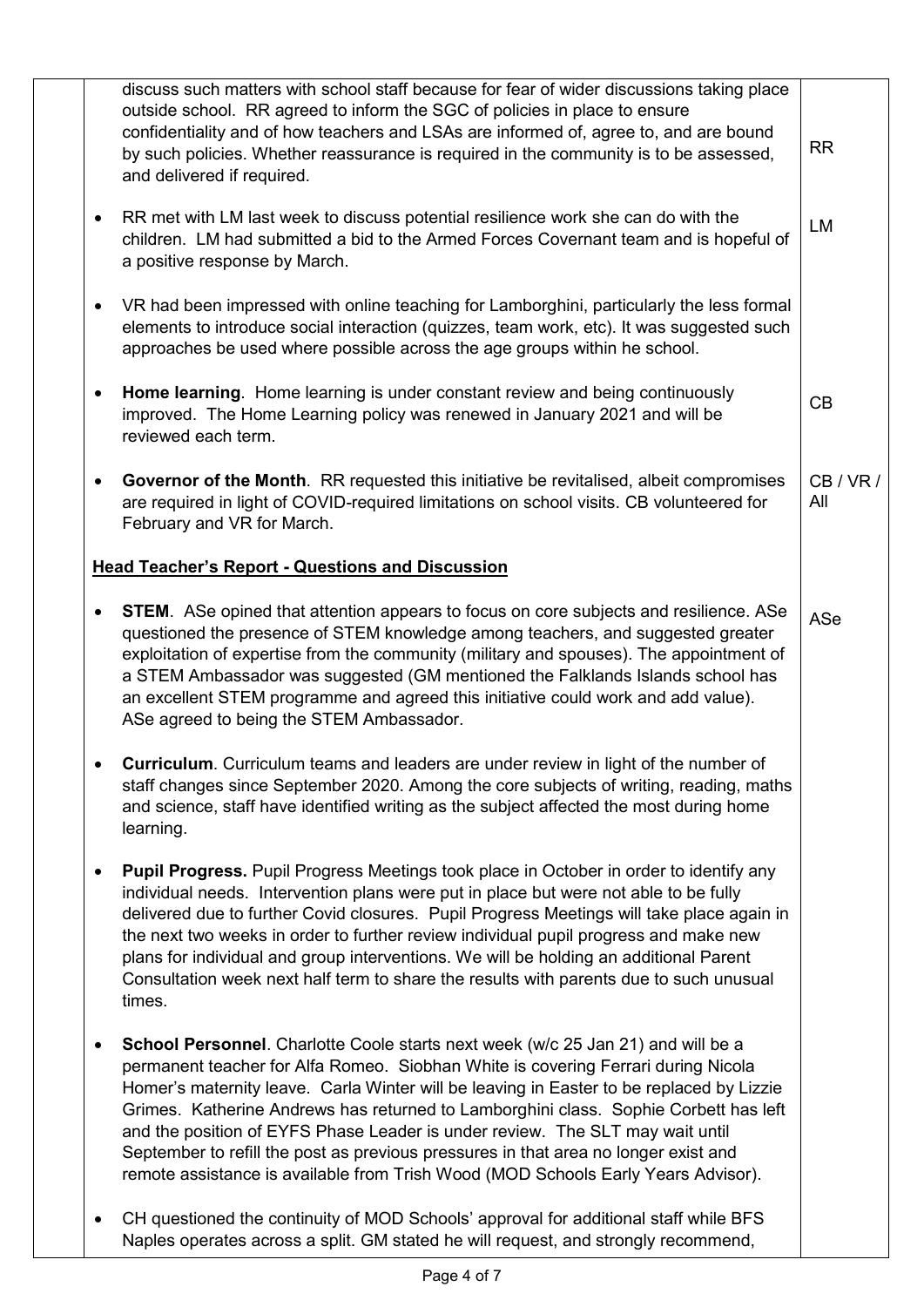|   | continuity of this additional resource for the remainder of this academic year, and for it to<br>be reassessed thereafter when clarity is provided over long term plans. Currently BFS<br>Naples has funding for 2.5 days of additional cover to help while RR and LW split their<br>time across two separated buildings. Efforts are underway for :<br>Recruitment of an additional LSA to provide capacity for focused interventions.<br>$\bullet$<br>Resolution of a temporary absence of one LSA.<br>$\bullet$<br>Recruitment of an Office Administrator to support the School Business Manager.<br>$\bullet$<br>When questioned, RR confirmed Italian teaching has now fully resumed.                                                                                                                                                                                                    |           |
|---|-----------------------------------------------------------------------------------------------------------------------------------------------------------------------------------------------------------------------------------------------------------------------------------------------------------------------------------------------------------------------------------------------------------------------------------------------------------------------------------------------------------------------------------------------------------------------------------------------------------------------------------------------------------------------------------------------------------------------------------------------------------------------------------------------------------------------------------------------------------------------------------------------|-----------|
| 5 | <b>Governor's Questions</b>                                                                                                                                                                                                                                                                                                                                                                                                                                                                                                                                                                                                                                                                                                                                                                                                                                                                   |           |
|   | <b>Change Management.</b> ASt questioned change management procedures. RR<br>٠<br>responded the SIP identifies areas for improvement and progress throughout the year.<br>Targets are set each year through school evaluation, data and staff consultation. When<br>RR arrived in September 2019, many areas for improvement were identified, so a two<br>year plan was created. Since the initial COVID-19 lockdown (Feb/Mar 2020), the school<br>improvement agenda has slowed as the focus shifted to creating support to home<br>learning. Under normal conditions the SIP is reviewed each term progress recorded. GM<br>also provides support and challenge from DCYP as he conducts his half termly core<br>visits. At the end of each year actions and progress are captured in the Self Evaluation<br>Form (SEF) (MOD Schools is to provide a new format common to all MOD schools). |           |
|   | Sharing Best Practice. ASt asked what DCYP does to support head teachers' sharing<br>٠<br>of good practice? RR responded MOD Schools' enterprise is split into "Cyprus" and<br>"Rest of the World". These Hubs act with some similarities to Multi-Academy Trusts, but<br>also work together. RR has regular (virtual) meetings with all Rest of World schools'<br>Head Teachers where information is discussed and shared.                                                                                                                                                                                                                                                                                                                                                                                                                                                                   |           |
|   | Remote Learning Policy. CH questioned existence of a MOD Schools Remote<br>$\bullet$<br>Learning Policy. GM stated there is no central DCYP policy, although RR was recently<br>asked to share her Home Learning Policy as an example of best practice at a head<br>teachers meeting. RR confirmed she was content with this decentralised approach as all<br>schools exist in differing contexts and face different challenges. Naples had suffered the<br>earliest and longest lockdown, and is subjected more to short notice changes.                                                                                                                                                                                                                                                                                                                                                     |           |
|   | Pupil Progress and Parent Consultations. VR expressed the view that parents/teacher<br>$\bullet$<br>meetings had gone well the previous term. She questioned the sharing of data via written<br>reports - a misunderstanding subsequently resolved. Further pupil progress meetings will<br>be conducted after half term, with additional parent consultations to be scheduled<br>thereafter. This will represent an additional meeting over and above the normal schedule<br>to reassure parents in light of the year's unusual circumstances.                                                                                                                                                                                                                                                                                                                                               |           |
|   | GM further informed the SGC that Debbie Taylor (MOD Schools' Curriculum Advisor) has<br>$\bullet$<br>worked with Year 2 and 6 teachers to validate their teacher judgments regarding the<br>accuracy of assessments and had agreed with the accuracy of judgments.                                                                                                                                                                                                                                                                                                                                                                                                                                                                                                                                                                                                                            |           |
|   | <b>PSHE.</b> VR sought clarification of communication to parents regarding delivery of Sex<br>$\bullet$<br>Education (scheduled for the summer term), requesting written communication vice a<br>post on the school's website. CH later expressed concern that the school's PSHE policy<br>referred to contents of the school's website that didn't exist. RR agreed the website<br>needs updating, but that permission letters will be sent to parents in advance of lessons<br>for which this is appropriate. CH undertook to attempt to find help in updating the website.                                                                                                                                                                                                                                                                                                                 | <b>CH</b> |
|   | TW questioned information available to parents relating to PSHE lesson contents. LW<br>$\bullet$<br>stated 'Jigsaw' provides online information and handouts for parents. GM clarified that<br>children can be withdrawn from elements of PSHE which relate to sex, relationship<br>education is compulsory as are sex education elements of the science curriculum.                                                                                                                                                                                                                                                                                                                                                                                                                                                                                                                          |           |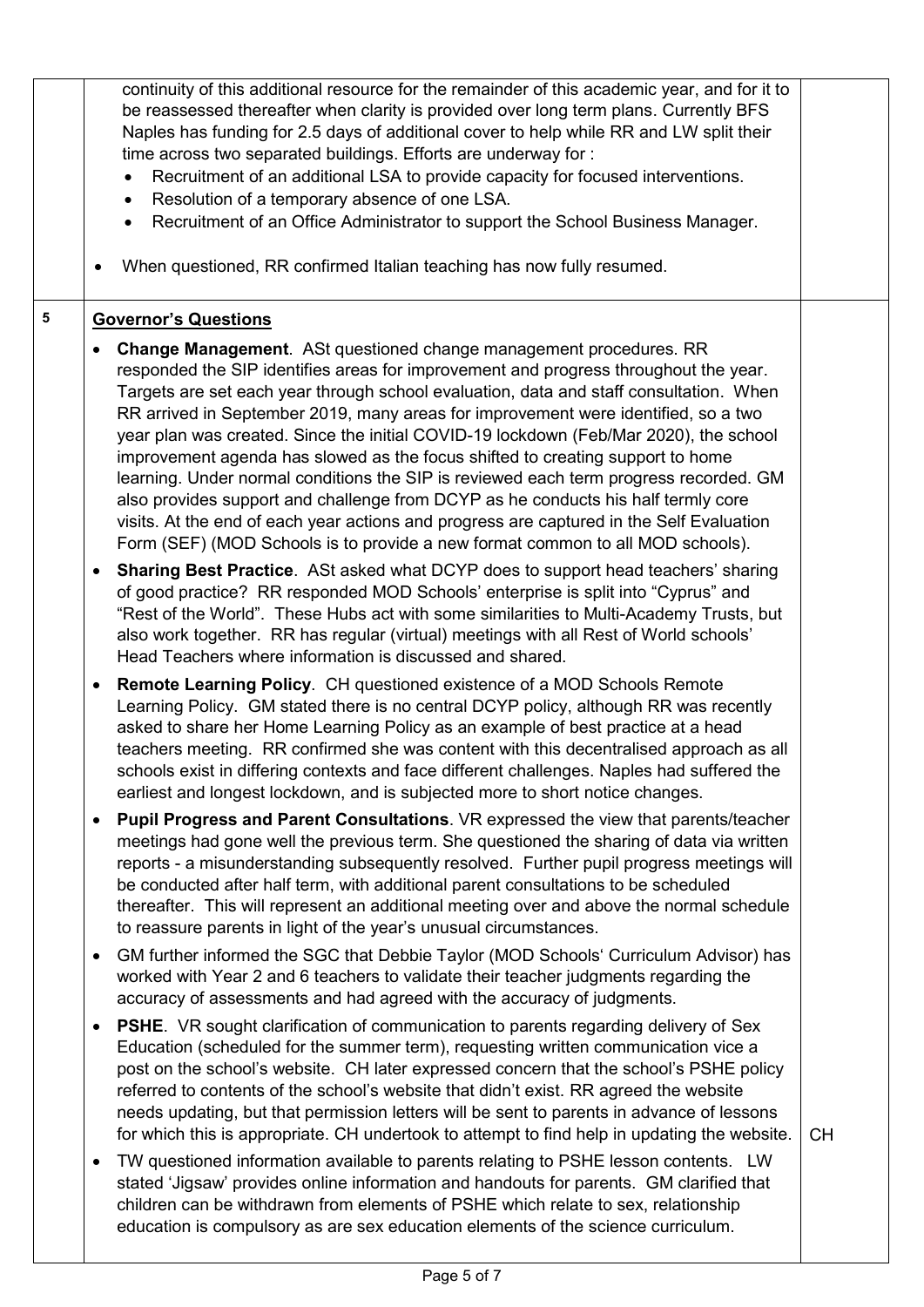|                | <b>Parent Surveys.</b> CB noted only 18 surveys were completed and asked how it was<br>distributed. The survey was sent out on paper then subsequently set up online. Another<br>survey will be sent at the end of the current term. ASe advised that the survey being sent<br>in the midst of home schooling may have contributed to the poor response rate (a point<br>supported by VR). CH opined the response rate was not poor given the sample size.                                                                                                                                                                                  | <b>RR</b>  |
|----------------|---------------------------------------------------------------------------------------------------------------------------------------------------------------------------------------------------------------------------------------------------------------------------------------------------------------------------------------------------------------------------------------------------------------------------------------------------------------------------------------------------------------------------------------------------------------------------------------------------------------------------------------------|------------|
|                | School Closures. CB, LK and AG noted the US Naval Support Site School decision not<br>$\bullet$<br>to comply with host nation law on COVID-driven school closures, noted the challenges<br>made to MOD and DCYP in this regard and expressed support for RR in her obligation to<br>abide by host nation laws. VR expressed a desire for continual challenge or<br>consideration of alternatives given the limited size of the community and difficulties<br>encountered with some from the community attending the US school.                                                                                                              | VR / CH    |
|                | <b>SEND.</b> CH acknowledged the MASO process for those who might need specialist<br>$\bullet$<br>support not available at overseas locations, but for those pupils whose needs emerge<br>once here in LP some support is required. He questioned the availability of such noting<br>the comment regarding limitations in the Head Teacher's report. LW stated the school<br>has access to a speech and language therapist who can provide online learning. Support<br>from the Educational Phycologists is also available remotely. CH asked if this is<br>sufficient, to which LW responded the appropriate level of support is in place. |            |
|                | <b>Policy Updates.</b> CH questioned the state of school policy updates, given CB's<br>undertaking of responsibility for policies as a member of the SGC. RR stated a Policy<br>Planner exists which will be shared with CB. CB questioned the timeline for the<br>Behaviour Policy completion. RR could not provide a definitive timeline given competing<br>demands, but intends to have a draft completed by Easter, albeit the policy must be<br>developed collaboratively across the whole school community.                                                                                                                           |            |
|                | <b>Communications.</b> CH summarised some results of the Parent Survey. A small number<br>of responses stated communication is not good. The school communicates via<br>numerous means, (Facebook, newsletters, website, email). Town hall briefs had been<br>instigated during COCID and infrastructure crises but as audiences decreased over time<br>these were discontinued. CH asked the SGC for suggestions on how to engage with the<br>Community. CB suggested posing the question of 'How best might the school<br>communication with you' to parents.                                                                             | CB         |
| 6              | <b>Safeguarding + Health &amp; Safety</b>                                                                                                                                                                                                                                                                                                                                                                                                                                                                                                                                                                                                   |            |
|                | VR stated that her DBS Clearance needed to be updated. Applied last year and still<br>nothing received. All Governors need DBS Clearance and ASC will action this.                                                                                                                                                                                                                                                                                                                                                                                                                                                                          | <b>ASC</b> |
| $\overline{7}$ | <b>AOB</b>                                                                                                                                                                                                                                                                                                                                                                                                                                                                                                                                                                                                                                  |            |
|                | 1. CH – restructuring of the SGC working groups;                                                                                                                                                                                                                                                                                                                                                                                                                                                                                                                                                                                            |            |
|                | 2. Safeguarding and SEND - AG (lead) with LM and VR                                                                                                                                                                                                                                                                                                                                                                                                                                                                                                                                                                                         | AG         |
|                | 3. Policy - CB                                                                                                                                                                                                                                                                                                                                                                                                                                                                                                                                                                                                                              | CB         |
|                | 4. Curriculum - ASe, ASt, TW                                                                                                                                                                                                                                                                                                                                                                                                                                                                                                                                                                                                                | ASe<br>CB  |
|                | 5. Communications - CB<br>6. Infrastructure - CH                                                                                                                                                                                                                                                                                                                                                                                                                                                                                                                                                                                            | <b>CH</b>  |
|                |                                                                                                                                                                                                                                                                                                                                                                                                                                                                                                                                                                                                                                             |            |
|                | Governor Training. CH and RR proposed follow-on training for Governors to discuss<br>expectations of each other, and the ability to challenge while concurrently support each<br>other and the school. A date has subsequently been agreed. GM stated he felt the previous<br>evening's training had been well-received (and delivered) and would welcome any feedback.                                                                                                                                                                                                                                                                     | <b>CH</b>  |
|                | Closing Comments. RR Stated that it had been a very positive and productive meeting.<br>She was grateful for the preparation everyone had conducted prior to the meeting and looks<br>forward to working with the new members of the SGC. An executive meeting with RR, LW,<br>CH and ASt will follow (subsequently completed).                                                                                                                                                                                                                                                                                                             |            |